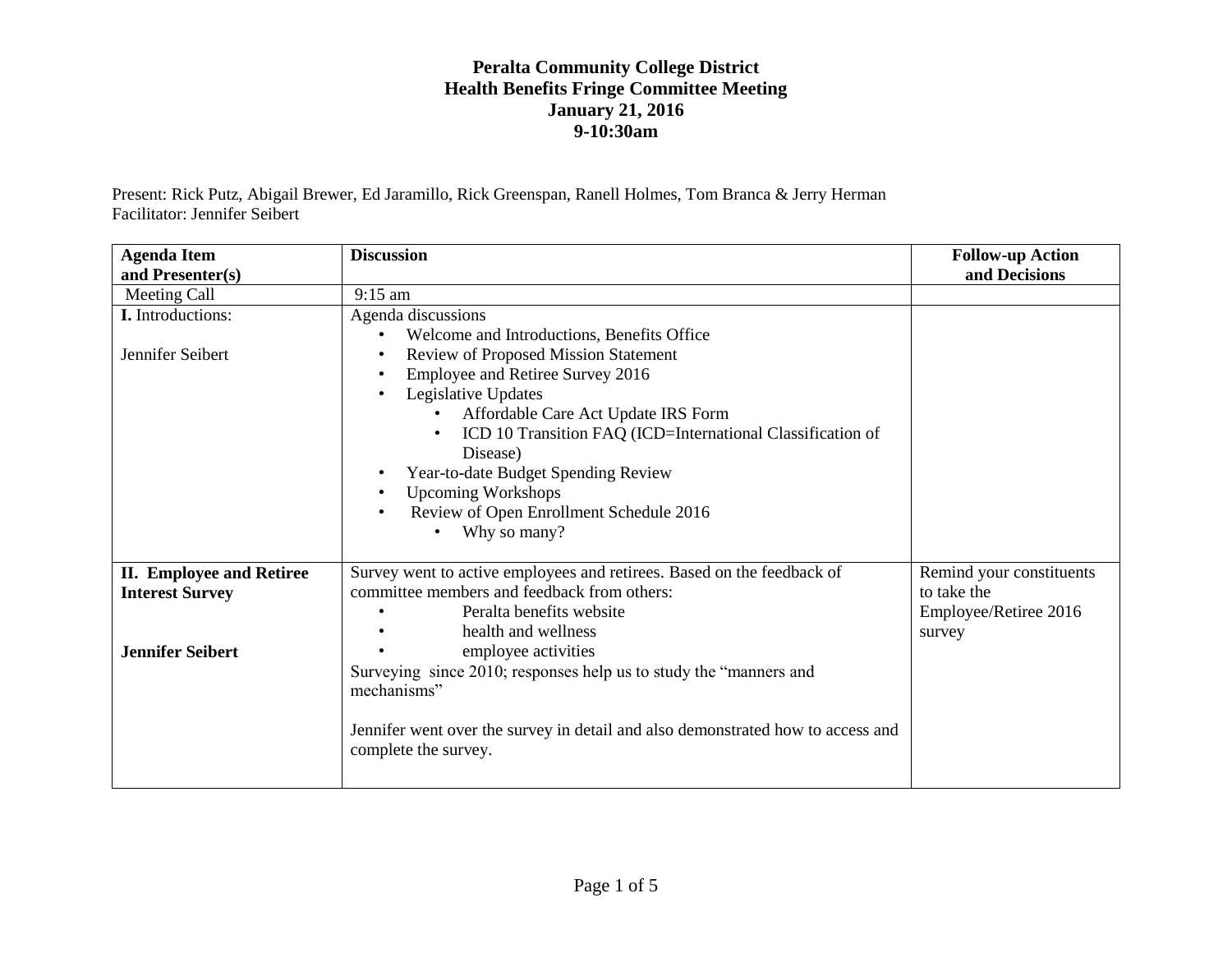| <b>III.</b> Peralta Benefits Office<br>website<br>Jennifer Seibert<br>Rick Greenspan | Rick Greenspan wanted to know if the new Consultants, Alliant, were going to<br>continue to manage and update the website as PSW did in the past and where do<br>retirees go for information on the web. Jennifer explained that the Benefits<br>Office will continue to update the PCCD Benefits Office website and that<br>Employees and retirees have access to the BenefitBridge portal to facilitate<br>enrollment and to view documents weblinks and resources.                                                                                                                         | The Benefits Office will<br>provide a link to benefit<br>resources on the District's<br>Benefits landing page |
|--------------------------------------------------------------------------------------|-----------------------------------------------------------------------------------------------------------------------------------------------------------------------------------------------------------------------------------------------------------------------------------------------------------------------------------------------------------------------------------------------------------------------------------------------------------------------------------------------------------------------------------------------------------------------------------------------|---------------------------------------------------------------------------------------------------------------|
| <b>IV.</b> Increase on Commuter<br><b>Contributions</b>                              | The increase in commuter contributions were announce late in December 2015<br>just before the District closed for the holidays.                                                                                                                                                                                                                                                                                                                                                                                                                                                               |                                                                                                               |
| Jennifer Seibert                                                                     |                                                                                                                                                                                                                                                                                                                                                                                                                                                                                                                                                                                               |                                                                                                               |
| V. Affordable Care Act<br><b>Update</b>                                              | Affordable Care Act Update<br>Form 1095 is to be distributed by March 31, 2016<br>Distribution of Form 1095 by Kaiser<br>$\bullet$<br>Distribution of Form 1095 by Peralta for the Self-funded plan<br>administered by CoreSource<br>Some tax-payers may receive more than one Form 1095<br>See recommended template                                                                                                                                                                                                                                                                          |                                                                                                               |
| Jennifer Seibert<br><b>Rick Putz</b><br>Jerry Herman                                 | Jennifer added that the Cadillac Tax Law implementation has been postponed to<br>2020 and Jerry Herman asked if the law applied to both active employees and<br>retirees. Jennifer said that she couldn't comment at this time -after all there may<br>be a change in government, presidential priorities, etc which may affect the<br>execution of the regulations as proposed. Then again, the regulations may be<br>repealed or may look something other than how they are proposed now. As it is<br>now, it is proposed that the employer bear the tax and of course, this may<br>change. |                                                                                                               |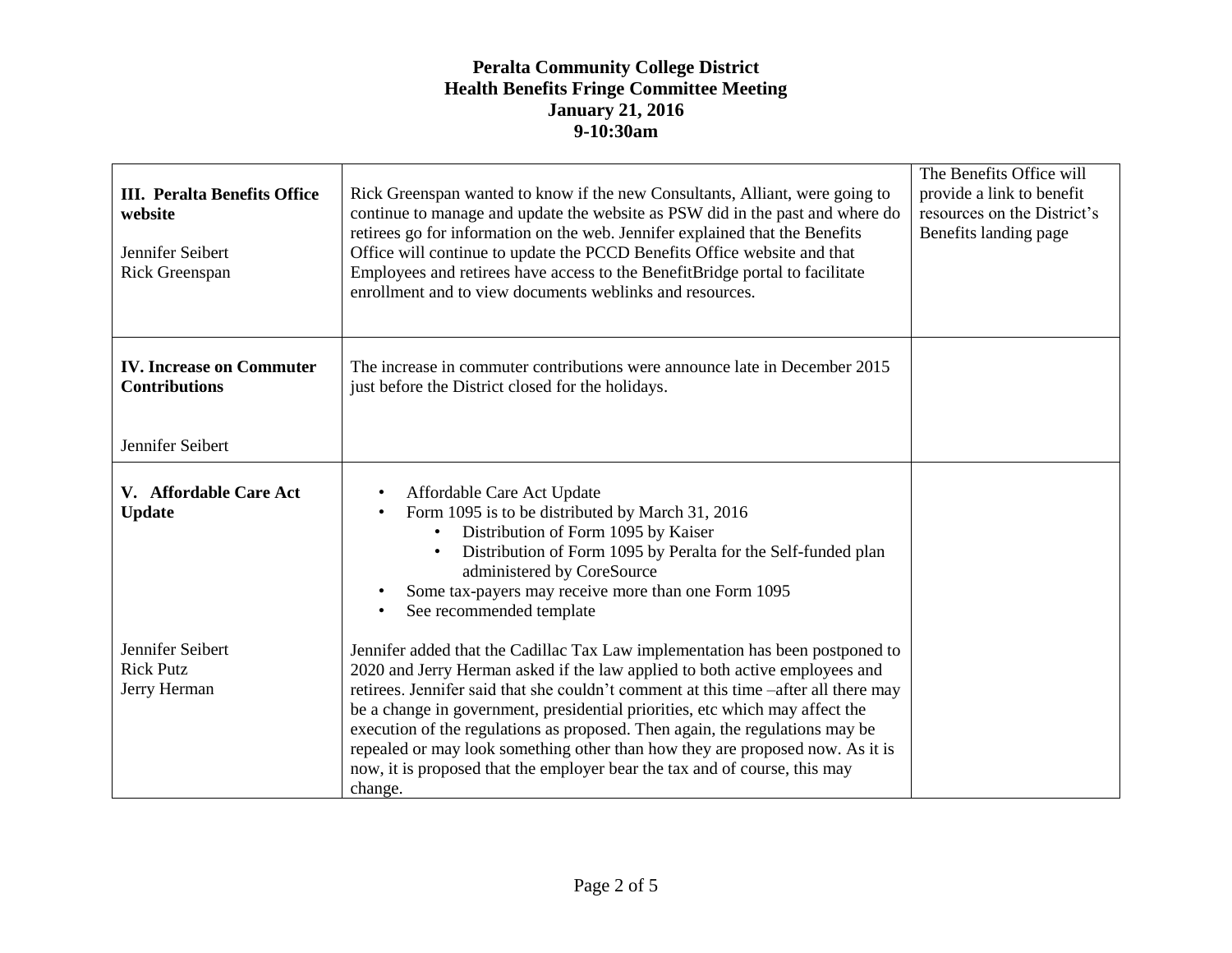| <b>VI.</b> International<br><b>Classification Disease Codes</b><br>Jennifer Seibert | In response to the inquiry regarding what changes have been implemented<br>impacting the acquisition and delivery of medical services, Jennifer added that if<br>providers do not use the correct codes claims can be delayed for payment.<br>Jennifer Shared a document from CoreSource regarding the ICD codes. |                                                                                                                                                    |
|-------------------------------------------------------------------------------------|-------------------------------------------------------------------------------------------------------------------------------------------------------------------------------------------------------------------------------------------------------------------------------------------------------------------|----------------------------------------------------------------------------------------------------------------------------------------------------|
| <b>VII. Year-to-Date Spending</b><br>Jennifer Seibert                               | Jennifer asked the committee if PCCD were to close it's doors how much do<br>they think the liability will be on the Self-funded plan for claims incurred but<br>not paid. One member had no idea and the other said \$500,000.00.<br>Answer: 1.5 million                                                         | The District will provide an<br>year-to-date expense report<br>through January at the<br>March 2016 Health<br><b>Benefits Committee</b><br>Meeting |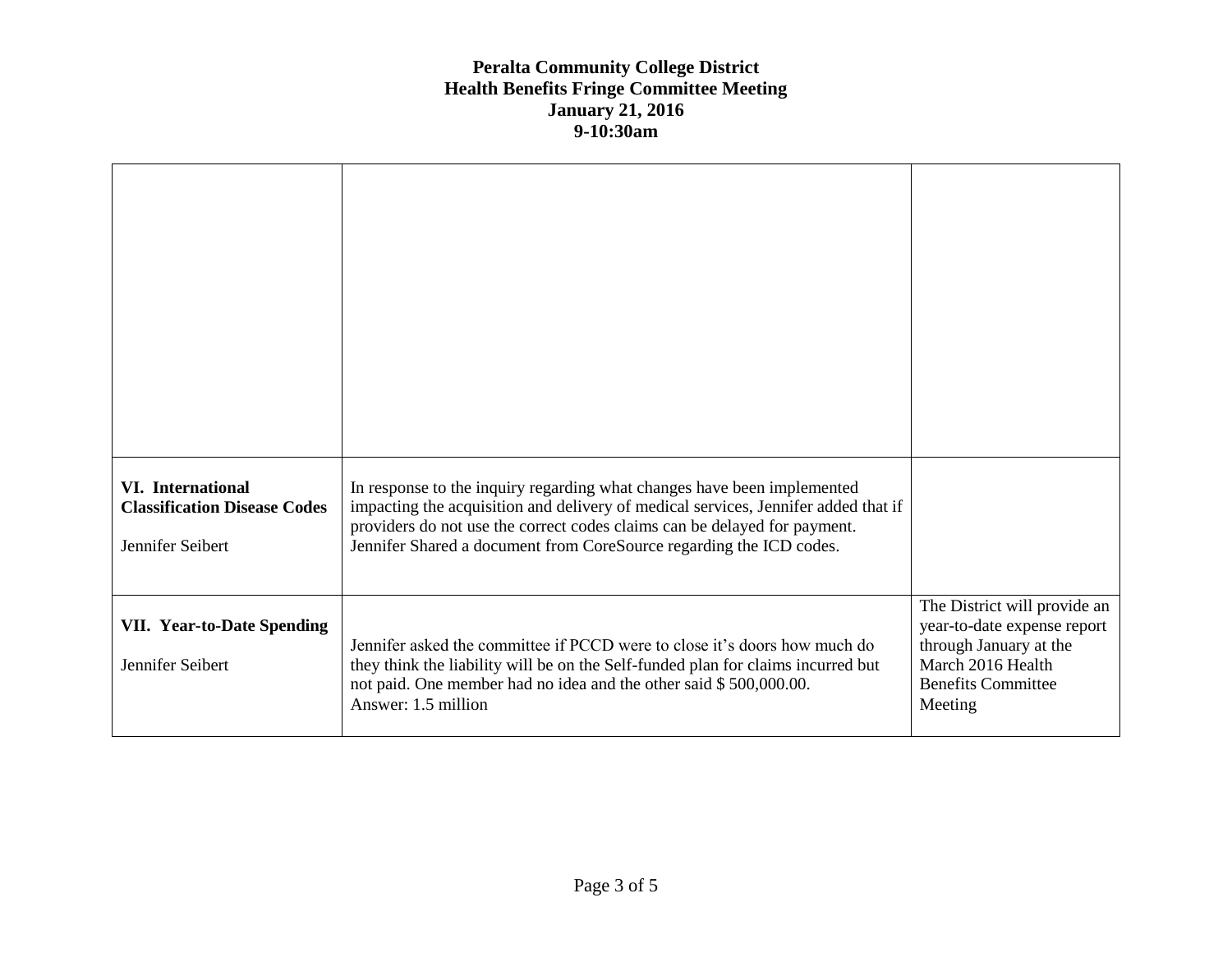| <b>VIII.</b> Upcoming Workshops  |                                                                                                                                                                | The Benefits Office will                            |
|----------------------------------|----------------------------------------------------------------------------------------------------------------------------------------------------------------|-----------------------------------------------------|
| & Open Enrollments               | During the discussion on the upcoming workshops Jerry asked how many                                                                                           | present data on non-                                |
|                                  | PCCD Retirees were not enrolled in Medicare but were eligible. Jennifer said                                                                                   | coordinated Medicare                                |
|                                  | there were about 50 and she would have the number for the next meeting. Rick                                                                                   | population. Data will                               |
|                                  | asked if the Benefits Office keeps a record of Retirees called and notes as to                                                                                 | reflect retiree and/or                              |
| Jennifer Seibert                 | whether they were reached and the outcome of the call. Rick also wanted to                                                                                     | eligible dependent.                                 |
| Rick Greenspan                   | know if PRO was needed to assist in contacting members. Jennifer responded                                                                                     |                                                     |
| Jerry Herman                     | by saying the Benefits Office does keep records and at this time PRO's                                                                                         | PRO was asked to remind                             |
|                                  | assistance is not needed due to privacy concerns. She also reminded the                                                                                        | its constituents to apply for                       |
|                                  | committee that Retirees need to apply for their Medicare A,B & D                                                                                               | reimbursement in a timely                           |
|                                  | reimbursements in a timely manner and if not already enrolled, they can enroll                                                                                 | fashion and once enrolled                           |
|                                  | in Medicare during the first quarter of the year or within 3 months of reaching                                                                                | in Medicare, stay enrolled                          |
|                                  | age 65.                                                                                                                                                        | in Medicare.                                        |
| IX. Discussion on Tax            | There was a brief discussion on the $403(b)$ and $457(b)$ plans and how the                                                                                    | The Benefits Office will                            |
| <b>Deferred Annuities</b>        | Benefits Office picks the presenters for the workshops. Jennifer explained that                                                                                | include weblinks on the                             |
| Jennifer Seibert                 | the presenters Teachers Pension approached the Benefits Office and offers                                                                                      | benefits landing page. The                          |
|                                  | dinner meetings. During the presentation TP gives a broad spectrum/overview                                                                                    | benefits landing page is not<br>password protected. |
| Rick Greenspan<br>Abigail Brewer | of the plans and the benefits of contributing. Abigail also asked if Teachers<br>Pension presented plan comparisons and Jennifer confirmed that they did. Rick |                                                     |
|                                  | Greenspan wanted to know if JFK University was selected by the District and                                                                                    |                                                     |
|                                  | Jennifer said for the record JFK approached the District.                                                                                                      |                                                     |
|                                  | Jennifer also demonstrated where the $403(b)$ and $457(b)$ plan information can be                                                                             |                                                     |
|                                  | found on the PCCD Benefits Office webpage and also navigated to the TPA.                                                                                       |                                                     |
|                                  | Mid-America's website.                                                                                                                                         |                                                     |
|                                  |                                                                                                                                                                |                                                     |
|                                  |                                                                                                                                                                |                                                     |
| X. Final questions               | Rick Greenspan wanted to know where members and their dependents can go if                                                                                     |                                                     |
|                                  | the information needed is not on the PCCD Benefits Office website. Jennifer                                                                                    |                                                     |
|                                  | said that the insurance cards have contact information and carrier websites                                                                                    |                                                     |
|                                  | which can be accessed.                                                                                                                                         |                                                     |
|                                  |                                                                                                                                                                |                                                     |
|                                  |                                                                                                                                                                |                                                     |